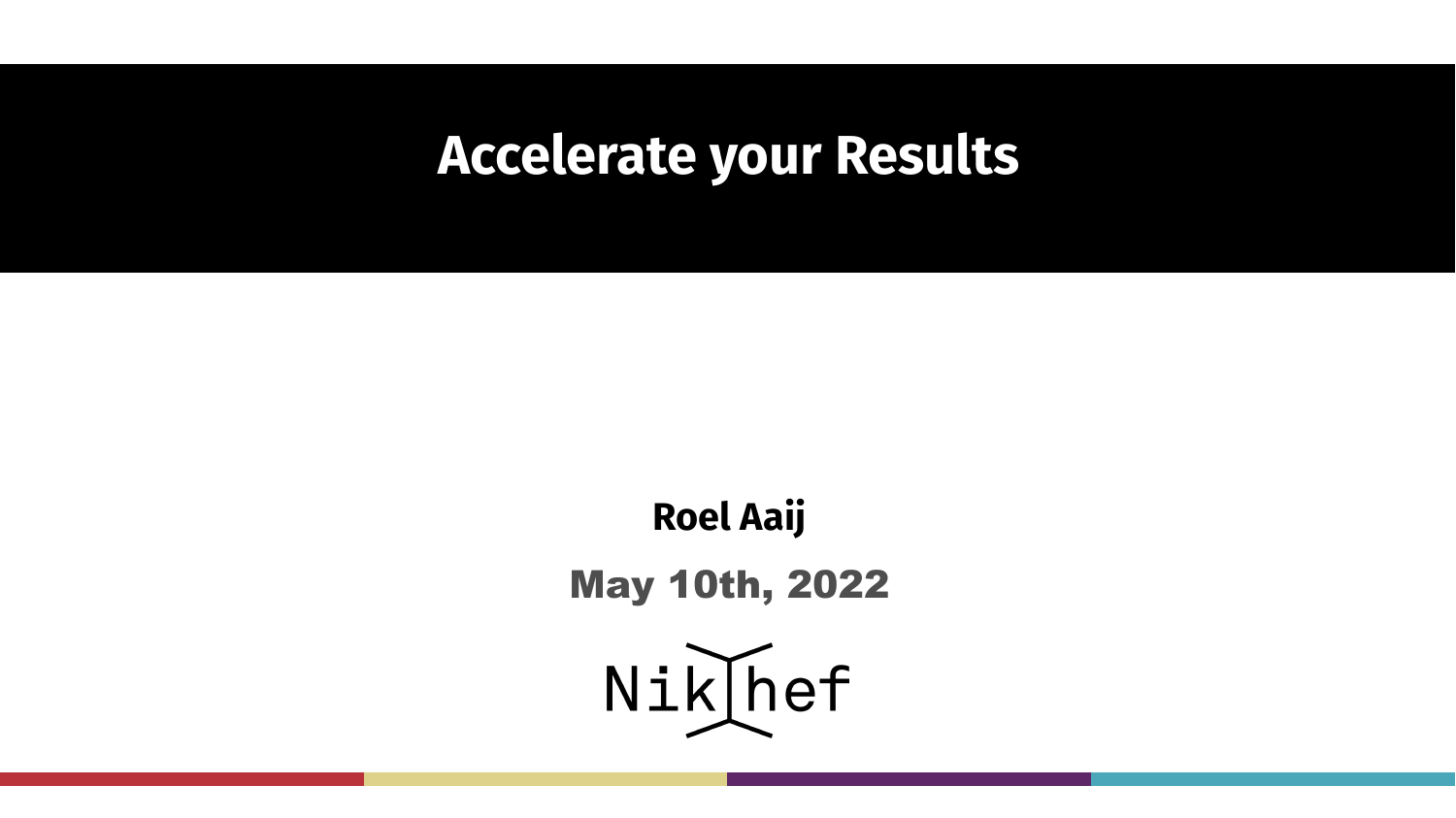## **<sup>1</sup> Resources**

- Stoomboot
- Interactive nodes
- Nodes with GPUs
- JupyterHub (callysto.nikhef.nl)
- [Stoomboot CT-wiki](https://wiki.nikhef.nl/ct/index.php?title=Stoomboot_cluster)

### Interactive nodes Batch queues

| stbc-i1, stbc-i2    | CPU-only            |
|---------------------|---------------------|
| stbc-g1             | 1 x 1080Ti          |
| stbc-g2, wn-lot-008 | 1 x GV100. 2 x V100 |
| wn-lot-001          | $2 \times M150$     |

| generic, long, etc | 2000 cores               |
|--------------------|--------------------------|
| gpu-nv (1080ti)    | 2 x 1 x 1080Ti           |
| gpu-nv (v100)      | $1 \times 2 \times$ V100 |
| gpu-amd            | 16 x 2 x MI50            |

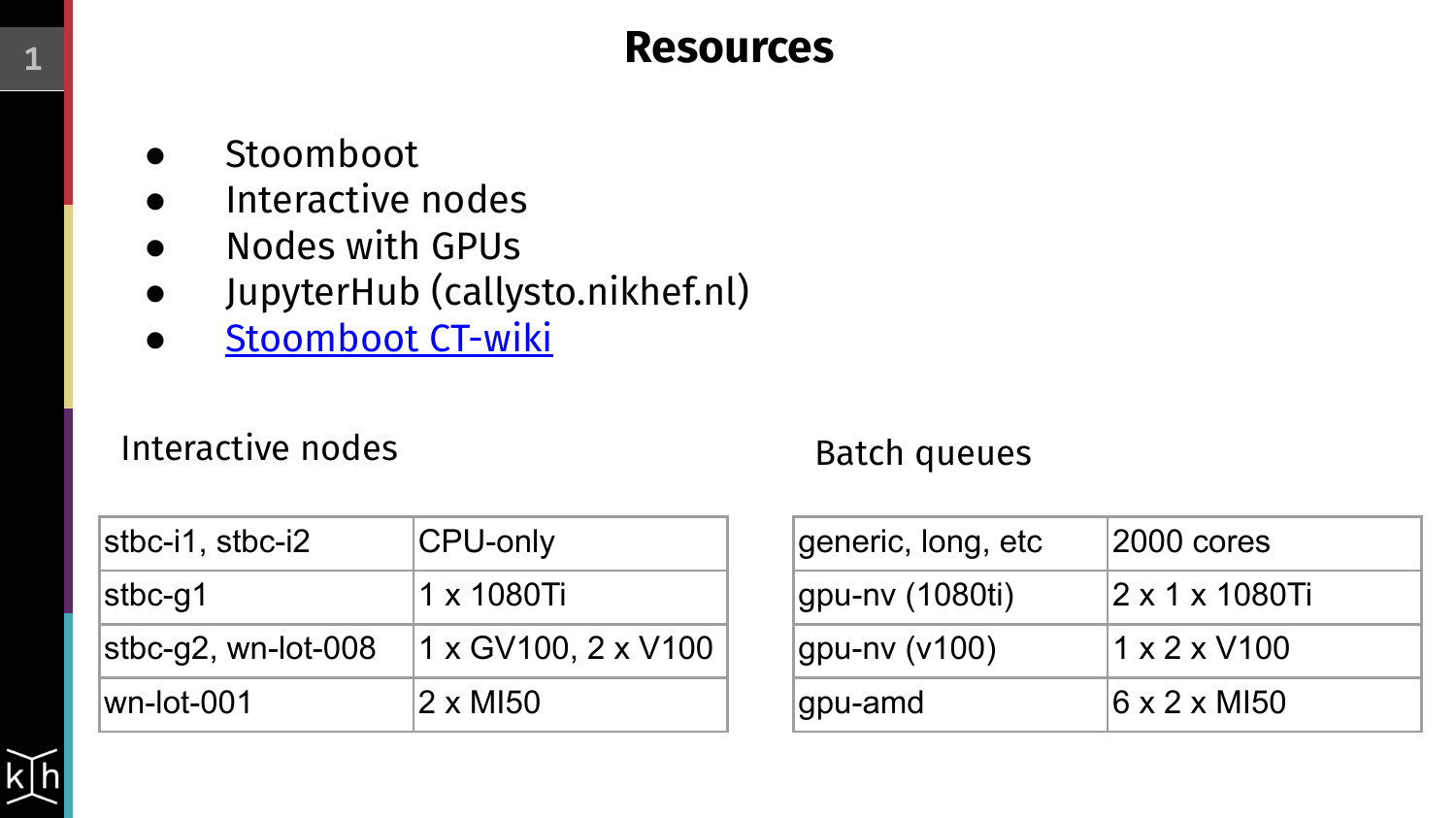## **<sup>2</sup> Installing Software**

- All of the Nikhef resources run CentOS7
- This is very stable, but quite old
- What kind of environment do you need, i.e. which pieces of software do you need to be available?
- What is the main language of your software?
	- Python
	- $\circ$   $\circ$   $\circ$
	- Something else
	- $\circ$  Mix of the above
- Do you need ROOT?
- Do you need to build some software yourself?
- What are the dependencies?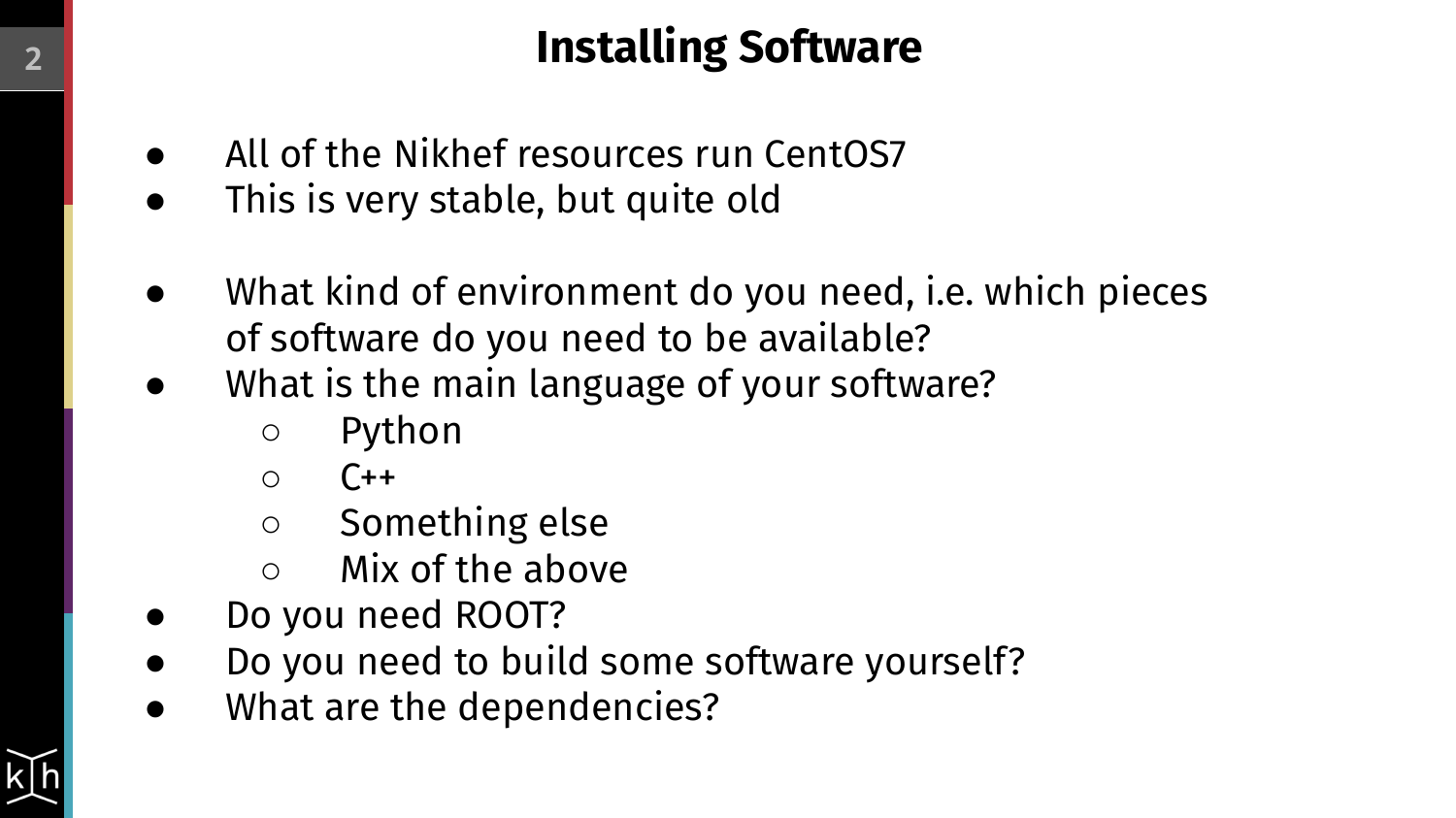# **<sup>3</sup> Python**

- If your software can be installed with conda or pip, using conda to create an environment is probably your best bet
- **[Computing Course Documentation: Software](https://www.nikhef.nl/grid/computing-course/software/where-to-get.html)**
- Conda installs its own  $C/C+$  fortran toolchain, and it can be used too
	- If you need to build a few extra things on top, that could be a viable solution
	- autotools and CMake will work (with a bit of extra effort)
	- Let me know if you want to do this so we can work on the documentation

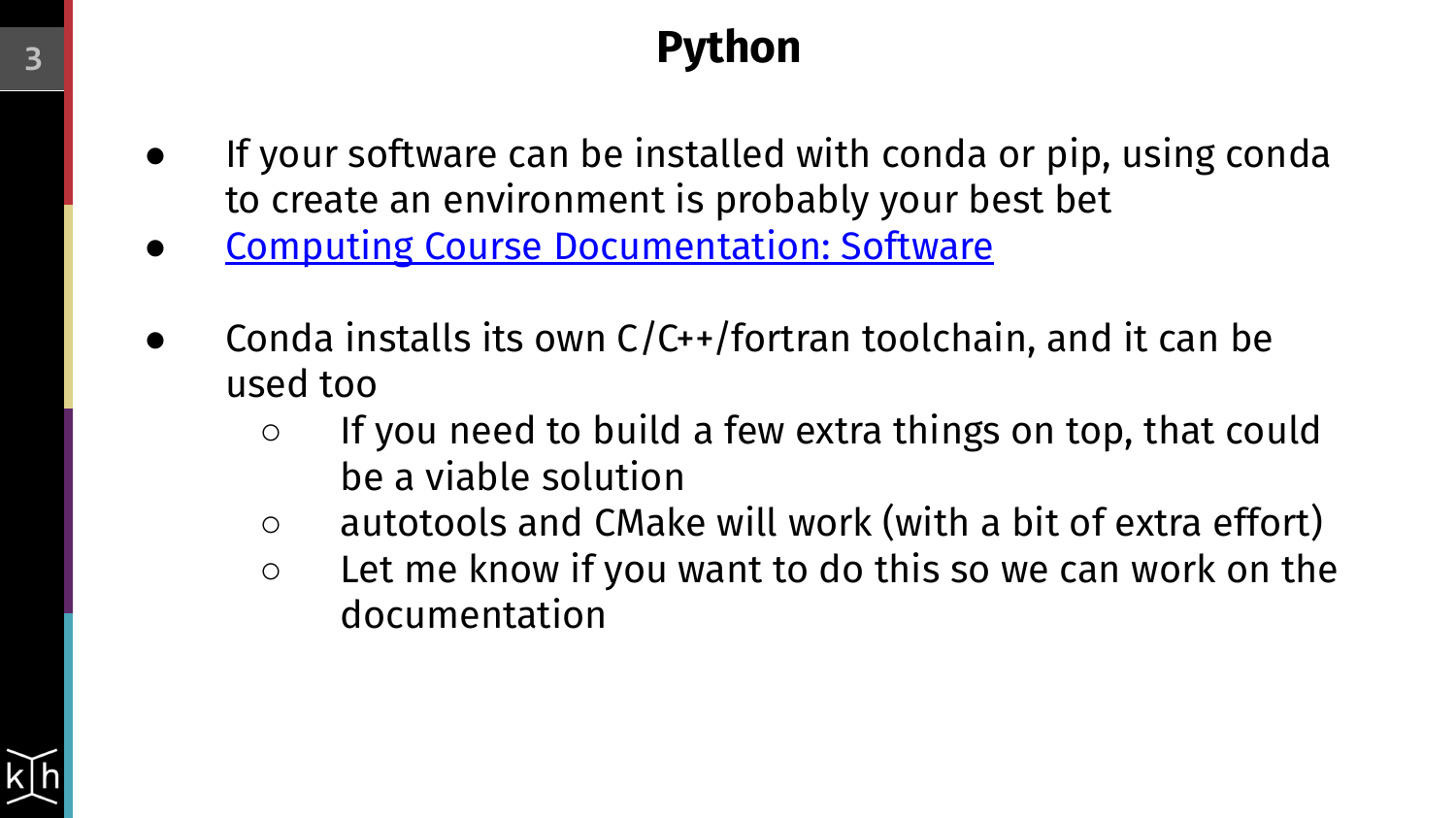# **<sup>4</sup> Containers**

- If Conda doesn't work for you, containers are next
- Run another Linux distribution inside the host
- [Singularity/Apptainer](https://apptainer.org/)
	- No need for ROOT privileges
	- Also works with GPUs
	- Supports running docker images
- Run container as "writable" to install extra software on the fly
	- Only caveat: cannot change user
- Alternatively, build your own container
	- Need superuser privileges for that, use a laptop or request a virtual machine
	- rsync your image to /data
- **[Computing Course Documentation: Containers](https://www.nikhef.nl/grid/computing-course/software/containers.html)**